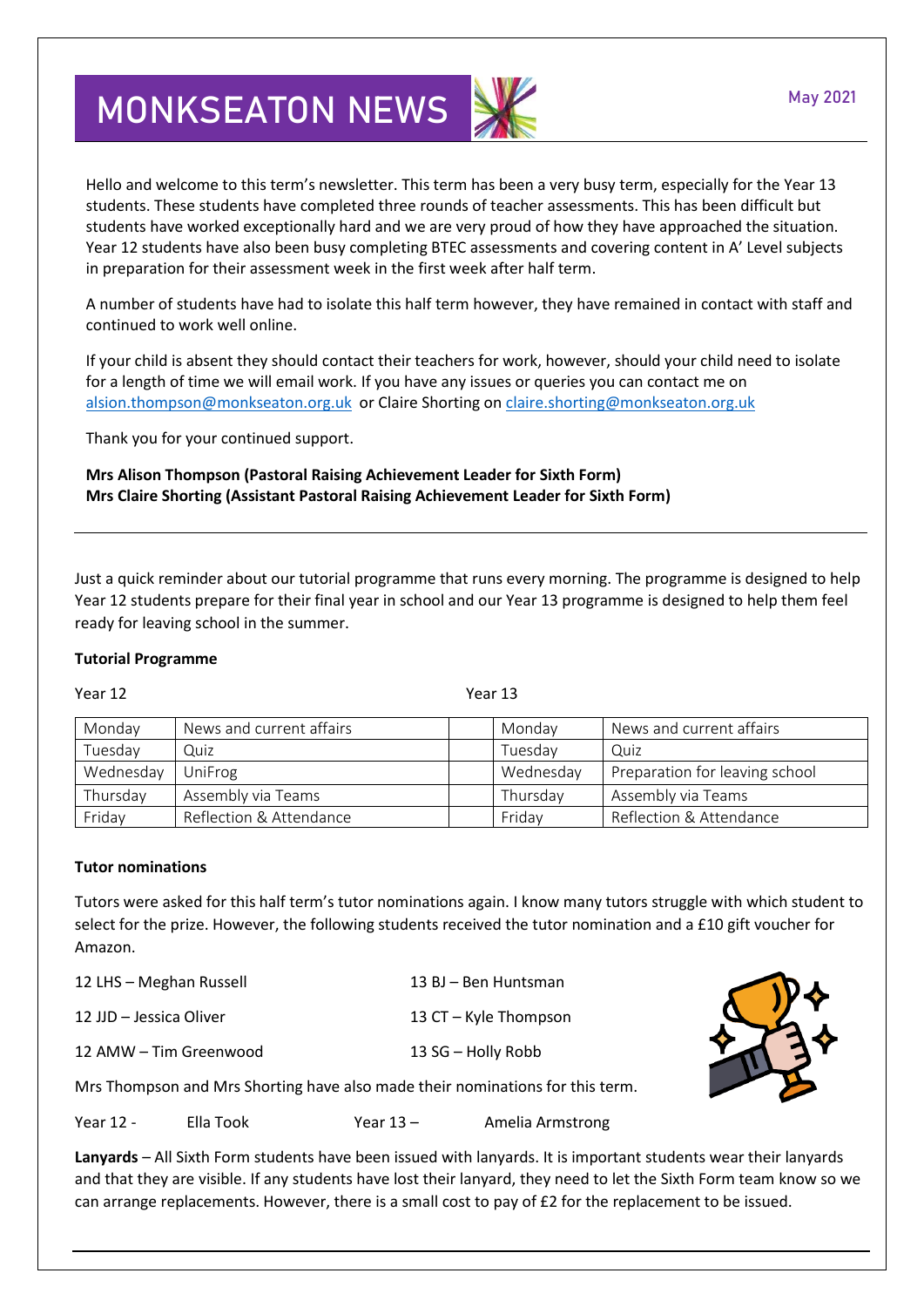**Year 12 work experience –** under normal circumstances year 12 students would be completing a work experience placement in the summer term. Unfortunately, this will not be possible this year due to COVID. However, some

students have been very proactive and completed work experience online. I mentioned in the last newsletter, a number of different opportunities available to our students. A number of students have taken advantage of Northumbria University's NU Entry scheme and will greatly benefit from this programme. Please encourage your young person to make the most of these opportunities. They are a valuable experience and will help students stand out from the crowd.

Information will continue to be sent via email. However, I know a number of students have been proactive and have found some amazing online work experiences.

**Year 12 Next Step Event Thursday 8th July –** Students will be off timetable for the morning for the Next Step Event. This event is designed to help students start to think about what they would like to do when they leave school. We will be running workshops about employment & apprenticeships, gap years and university. If students are thinking about making a university application, they will be given time to start their application and support on personal statements during the session. It is vital students use their free time over the summer holidays to start to research what they would like to do next.

**Unifrog-** Year 12 have been using their extended tutorial time to navigate around the Unifrog website. This is an excellent tool that we have enrolled onto, which offers fantastic guidance for Apprenticeships and Universities, as

well as support with writing CV's. Students have been encouraged to complete a MOOC (massive open online course) Some of the students have enjoyed completing a digital media MOOC. These short courses are a fantastic way to enhance their enrichment opportunities.

**UCAS –** Most students have received all their offers from the different universities. There are a few students yet to confirm their firm and insurance choice. Each student has a different deadline date to accept or decline offers, based on when the universities made their offers. It is essential students meet the deadline for these offers. It has been a difficult decision for some students, as the usual open day visits have not been available to students. However, universities have provided online events to help students with their decisions.

**Connexions** – For any of our students who are unsure of what to do when they leave school they should make an appointment with Angela. Her email is [Angela.Towes@monkseaton.org.uk](mailto:Angela.Towes@monkseaton.org.uk) Angela will be able to help guide students about further opportunities after school and is a fantastic support to our students who are not going to go to university.

**Sixth Form Clubs and enrichment** – There are a number of clubs for our sixth form students to get involved with. Miss McCallum's fitness club is proving very popular, along with the Volleyball club. A number of our students have helped with the Student Council's litter pick around school. If there are any clubs' students would like to start please come and discuss them with us.

**Returning books** – Please could all year 13 students return any school text books that they have at home. Books can be handed into reception to be passed back to the relevant department.



Finally, we are really excited to be working with Children North East to help us 'Poverty Proof' our school day. We know the past twelve months have been uniquely challenging in lots of different ways and financial circumstances may have been affected. The project will support us to remove any barriers to, ensuring the added pressures on household income do not have a negative impact on children's education.

As part of the process, a sample of students will attend an online focus group with Children North East to talk about their experiences both during lockdown and in relation to their education now. This is a great opportunity for students to give us some feedback so we can provide the most relevant and helpful support to all families.